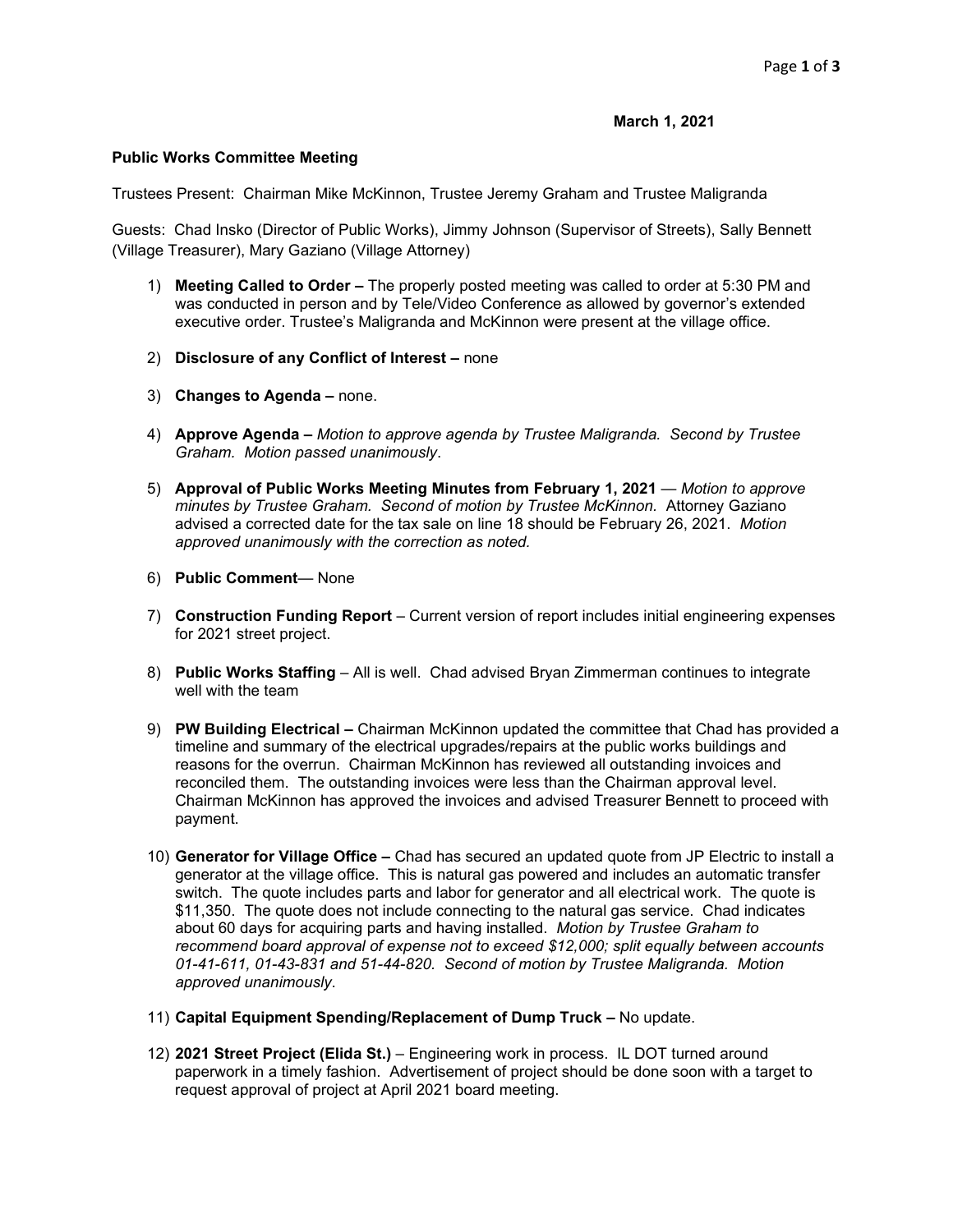- 13) **RRWRD IGA Amendment #2**  Target a meeting with key village personal on March 16, 17, or 18, to discuss open issues. We can then follow up with RRWRD to schedule a meeting with them.
- 14) **RRWRD Projects/Activity** No activities under way other than routine maintenance.
- 15) **Hail Damage –** Dialogue continues. Village staff will prioritize needs. Insurance company has approved claim for A/C system repair/replacement and this should be scheduled soon.
- 16) **Water System Upgrade – Water Meters** Work is ongoing. Averaging about a dozen replacements per month.
- 17) **Salt purchase** Despite the harsh weather in January/February, village still has salt inventory on hand. We still need to purchase four loads to meet the minimum contract requirement. *Motion by Trustee Maligranda to recommend board approval of salt purchase not to exceed \$10,000 from account 01-42-514. Second of motion by Trustee Graham. Motion approved unanimously*.
- 18) **DCEO Grant** No update.
- 19) **Highlands Development** Attorney Gaziano provided quick summary of settlement. There are still a couple of open issues that need to be resolved regarding title work. Next court date scheduled for March 11, 2021. Full details are included in Attorney Gaziano e-mail sent out earlier today. We will keep this topic as an agenda item as the focus will change from issues related to former developer to how the village will proceed with the property.
- 20) **Retention/detention pond issues** No update.
- 21) **Budget issues**  No additional discussion other than noted in other areas.
- 22) **Employee Input**  No discussion beyond that noted in other aeras.
- 23) **New Business –** None
- 24) **Priority of Attorney Projects** No action items
- 25) **Capital Equipment/Sinking Funds** No discussion.
- 26) **Downtown Parking/Overnight/Tenant Parking –** No discussion**.**
- 27) **Tree removal in Right of Way, Pecatonica St.** No discussion.
- 28) **Sidewalk/Driveway Permit** We will move this item up the agenda for April Meeting.
- 29) **Trail Head –** No discussion.
- 30) **Street Maintenance/crack filling**  No discussion
- 31) **Part time/seasonal help** No discussion
- 32) **WINGIS** Attorney Gaziano commented she felt the Village was underutilizing the WINGIS system. She indicated much if the information she was trying to resolve with the Highlands could have been updated in WINGIS. She felt the village needs to better understand the capabilities and it may be beneficial to get some refresher training. We will move this up the agenda and surface this issue at the March Board meeting.